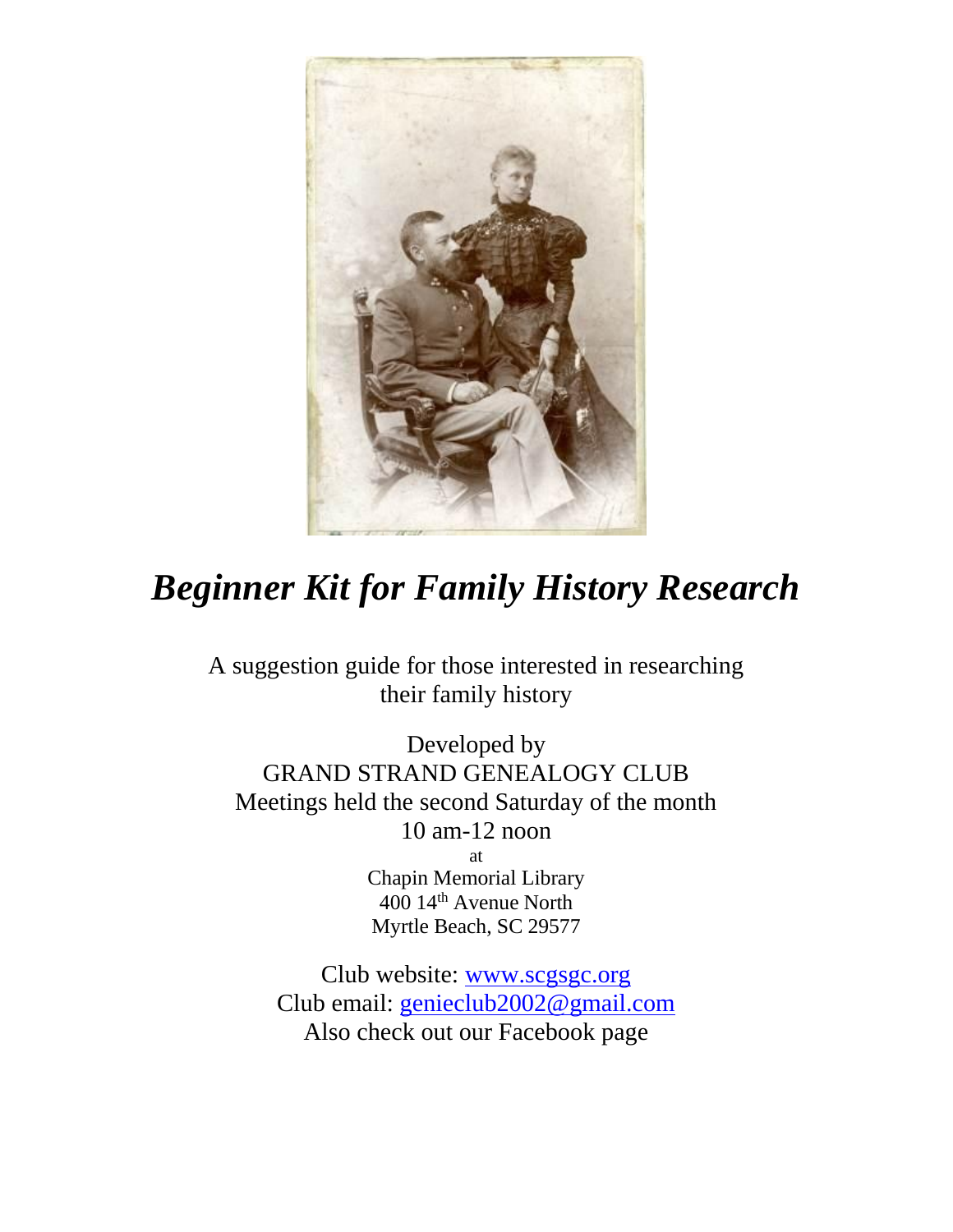

As a beginner researching of your family, do you wonder how do I start? An internet google search 9/11/2019 for "beginning genealogical research" noted that there are 22,500,000 internet links or sites for the beginner in addition to books for beginners. Each suggested system is written differently and yet there is sameness as far as

…... how to start,

…...where to find information,

…...what to do with found information.

This booklet suggests a basic step by step process for beginning genealogical researchers and also seasoned researchers who need a "restart".

The Grand Strand Genealogy Club (GSGC) hopes that you will use this booklet as a guide for your journey. The club meetings are held the second Saturday of the month at 10 am in the Chapin Library first floor meeting room and offers presentations, a mentoring program and interactive discussions.

In addition, Chapin Library on the second floor has a dedicated room for genealogy research. The Shirley Boone Research Room contains a wealth of research books and materials organized by interest and information. In this room you can find a quiet environment, tables, chairs and two computers to work on your research. There are additional computers in the main room which you may use as well. Here you have access to the world edition of Ancestry plus Chapin Library is a dedicated Family History Research affiliate library. Library personnel in the main room are also available to answer questions you may have.

You are encouraged to attend the GSGC meetings, investigate the Shirley Boone Research Room plus free access to the Ancestry and Family Search genealogical programs. You may wish to bring a thumb drive to download information you find. It may also be printed off or emailed to your home computer. To have access to the Chapin Library computers, you will need your library card and pin number. The GSGC has no membership dues but does have a Geni Jar which accepts donations to enhance our programs.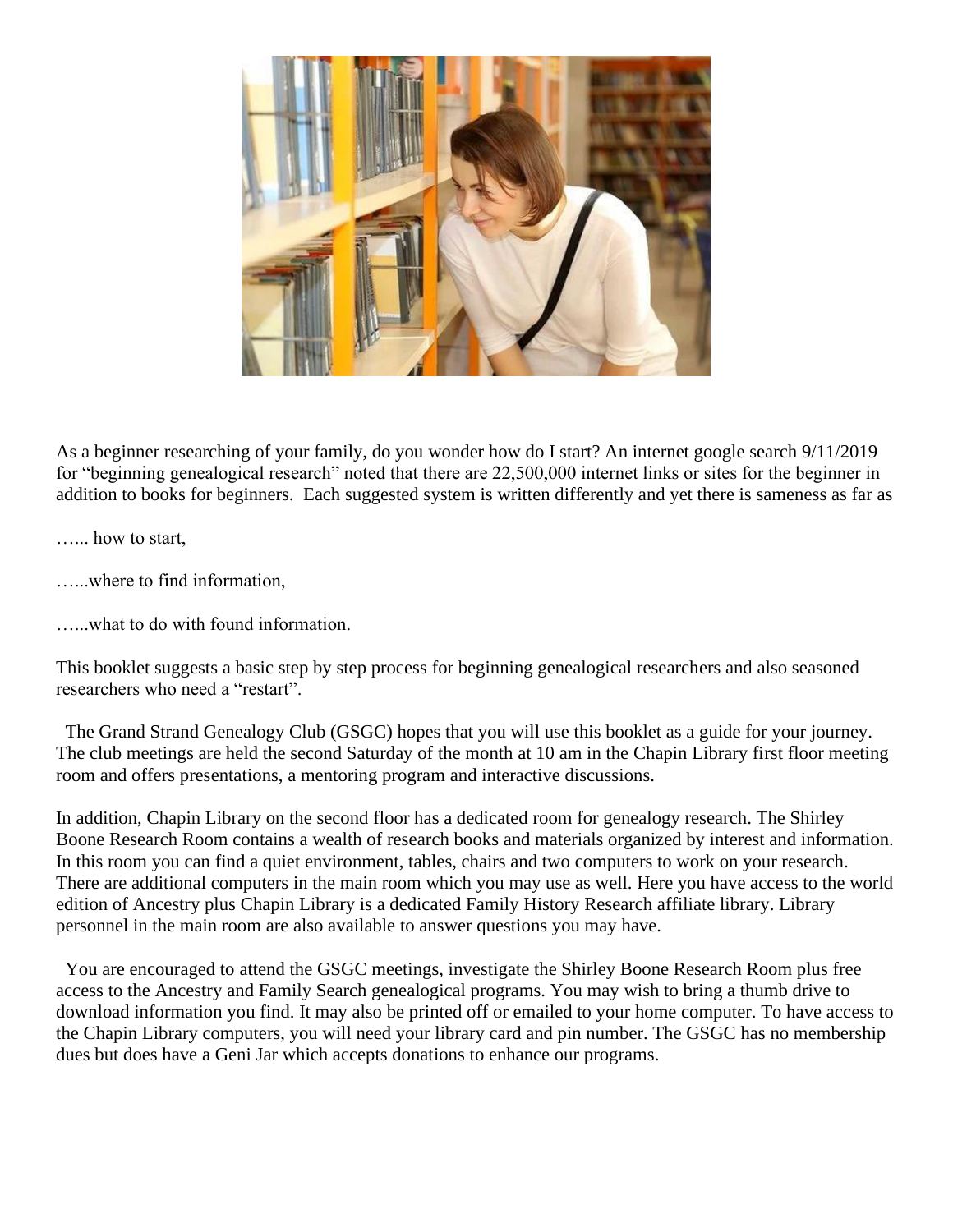Why are you interested in genealogy? Are you curious about family history, previous generations and if you share any of their genes? Wonder where to start family history research? What is wonderful about this process is that are no specific rules and no two people conduct research in the same way. Following are suggestions which may be helpful as you formulate an approach to plan your family history journey.

**Step 1** – Interview family members for information and memories. Be sure to document who shared the information. You may want to record or video the interviews for future reference.

**Step 2** - Start listing vital facts (birth, marriage, death) about yourself and your family. Be sure to document where you found the information such as census records, birth certificate, family.

**Step 3** – Organize the information. To start with suggest you use a Pedigree chart. Below is a sample and in the appendix there is a complete chart you may copy and fill in the facts about your family.

## **Tips for Completing a Pedigree Chart**

List your name in position #1 on the left side of the chart.

Positions 2 and 3 will list your father and your mother.

Continue building to the right, including grandparents, great-grandparents etc.

Always use MAIDEN NAMES for any female listed on your chart even if have been married several times. When entering genealogical dates, the general accepted format is day, month, year.

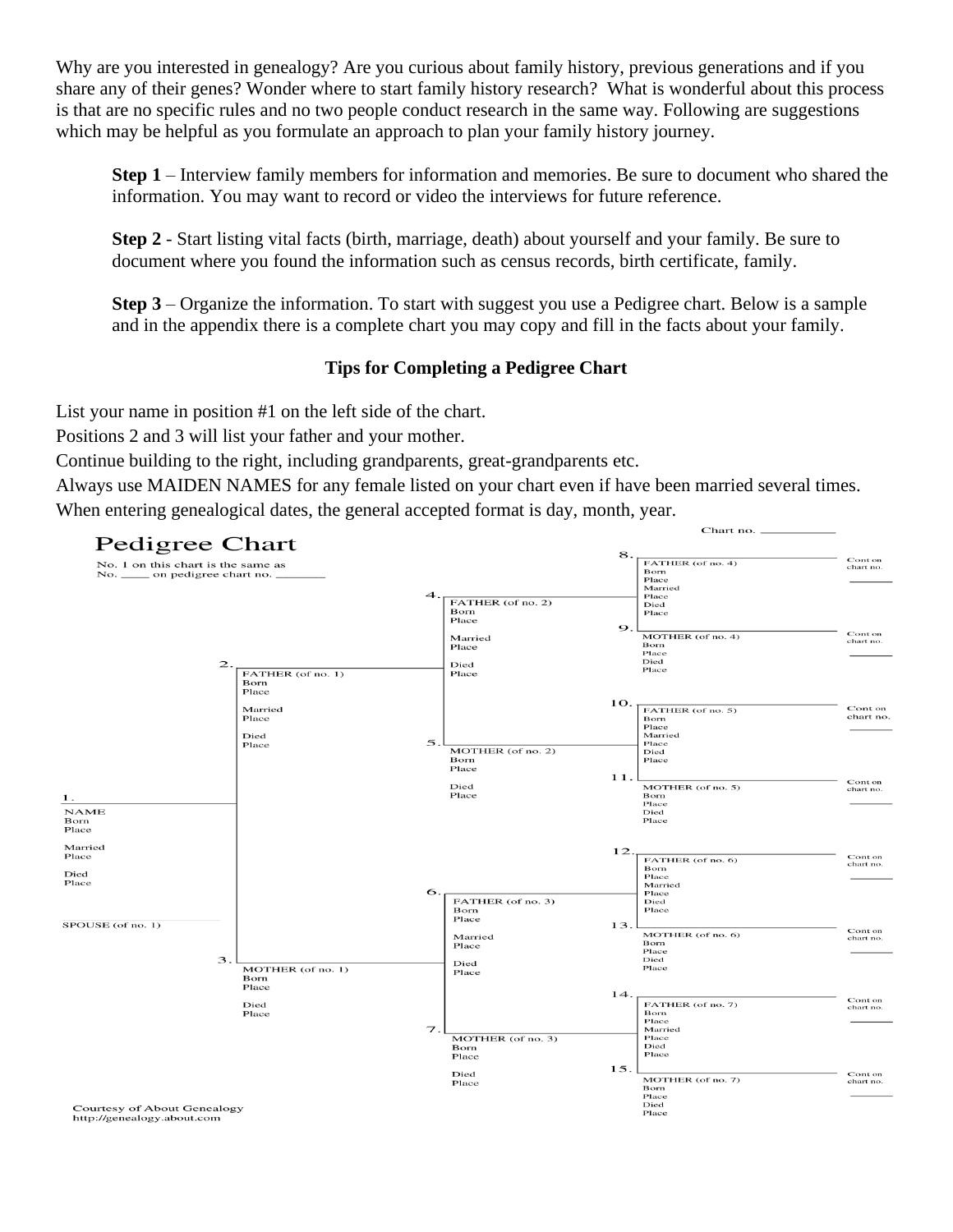**Step 4** – Since each family have a number of children and information on the pedigree chart is more general, you may want to fill in a Family Group Record giving more specific details about each family. This would list the parents giving information about each parent regarding where and when born and other details. It would also list all the children and information about them. A form that may be copied is available in the appendix.

|                              |                                                                                                                                                                              |                                                                                                       | <b>Family Group Record</b> | If typing, set spacing at 1.1,51.<br>Page | α                              |
|------------------------------|------------------------------------------------------------------------------------------------------------------------------------------------------------------------------|-------------------------------------------------------------------------------------------------------|----------------------------|-------------------------------------------|--------------------------------|
|                              | Husband<br><b>GIVET DATIBIÓ!</b>                                                                                                                                             |                                                                                                       | Lept<br>namg               |                                           | See "Citier<br>marriages'      |
|                              | blom (day month year)                                                                                                                                                        | Pace                                                                                                  |                            | LDS ordinance dates                       | Terricite                      |
|                              | Christened                                                                                                                                                                   | Piace                                                                                                 |                            | 5000200                                   |                                |
|                              | Deg                                                                                                                                                                          | Piace                                                                                                 |                            | Endowed                                   |                                |
|                              | Buriod                                                                                                                                                                       | Piace                                                                                                 |                            | Sealed to parents                         |                                |
|                              | Married                                                                                                                                                                      | Piace                                                                                                 |                            | Secied to spouse                          |                                |
|                              | Husband's father<br>Liver nameral                                                                                                                                            |                                                                                                       | Last                       |                                           | Decessed                       |
|                              | Husband's mother<br>Civen name(s)                                                                                                                                            |                                                                                                       | name<br>Maiden             |                                           | Decessed                       |
| Wife                         |                                                                                                                                                                              |                                                                                                       | namo<br>Maiden             |                                           | See "Ciner                     |
|                              | Given name(s)<br>Born (day month year)                                                                                                                                       | Place                                                                                                 | nama                       | LDS ordinance dates                       | mantages'<br>emale             |
|                              | Christonad                                                                                                                                                                   | Place                                                                                                 |                            | Baptizod                                  |                                |
|                              | Died                                                                                                                                                                         | Place                                                                                                 |                            | Endowed                                   |                                |
|                              | <b>Buried</b>                                                                                                                                                                | Place                                                                                                 |                            | Sealed to parents                         |                                |
|                              | Who's father                                                                                                                                                                 |                                                                                                       | Last                       |                                           | Doccesod                       |
|                              | Given name(s)<br>Who's mother                                                                                                                                                |                                                                                                       | <b>DISCRE</b><br>Maden     |                                           |                                |
|                              | Givon name(s)                                                                                                                                                                |                                                                                                       | namo                       |                                           | Testpera spect                 |
|                              |                                                                                                                                                                              | Children List each child (whether living or dead) in order of birth                                   |                            | LDS ordinance dates                       | Tomala                         |
| <b>Firms</b>                 | Eitere<br>namc(s)                                                                                                                                                            |                                                                                                       | Ligil<br>namo              |                                           | See 300 real<br>marriagos*     |
|                              | Born (day month year)                                                                                                                                                        | Place                                                                                                 |                            | Baptized                                  |                                |
|                              | Christened                                                                                                                                                                   | Placer                                                                                                |                            | trackwast                                 |                                |
|                              | Ded                                                                                                                                                                          | Place                                                                                                 |                            | Severed to corrents:                      |                                |
|                              | Spouse<br>Given name(s)                                                                                                                                                      |                                                                                                       | Lest<br><b>DINTER</b>      |                                           |                                |
|                              | Married                                                                                                                                                                      | Place                                                                                                 |                            | Seeded to spouse                          |                                |
| $2$ Sex                      | CMI<br>THEF REEST                                                                                                                                                            |                                                                                                       | Last<br><b>THEF</b>        |                                           | See "Cther<br><b>Terriages</b> |
|                              | Hom (day month year)                                                                                                                                                         | Placer                                                                                                |                            | 1801290                                   |                                |
|                              | Christened                                                                                                                                                                   | Piace                                                                                                 |                            | Endowed                                   |                                |
|                              | Deg                                                                                                                                                                          | Place                                                                                                 |                            | sested to parents                         |                                |
|                              | Spouse<br><b>GNHC ORTH(S)</b>                                                                                                                                                |                                                                                                       | Last                       |                                           |                                |
|                              | Married                                                                                                                                                                      | Pace                                                                                                  | name                       | Sealed to spouse                          |                                |
| $3$ $\sqrt{ }$ $\frac{1}{2}$ | Given<br>097909                                                                                                                                                              |                                                                                                       | Last                       |                                           | Sec "Cthor                     |
|                              | Born (day month year)                                                                                                                                                        | Piace                                                                                                 | name                       | Baptzed                                   | merrieges/                     |
|                              | Christonod                                                                                                                                                                   | Piace                                                                                                 |                            | Endowed                                   |                                |
|                              | Deal                                                                                                                                                                         | Piace                                                                                                 |                            | Sealed to parents                         |                                |
|                              | Spouse                                                                                                                                                                       |                                                                                                       | Leet                       |                                           |                                |
|                              | Civen name(s)<br>Marriad                                                                                                                                                     | Place                                                                                                 | name                       | Sealed to spouse                          |                                |
|                              |                                                                                                                                                                              | Select anty care of the following options. The option you select applies                              | Усил пасте                 |                                           |                                |
|                              | to all namés on this form.                                                                                                                                                   |                                                                                                       |                            |                                           |                                |
| □                            | Option 1-Family File Send all<br>names to my family file at the<br>Temple.                                                                                                   |                                                                                                       | Address                    |                                           |                                |
| $\Box$                       |                                                                                                                                                                              | Option 2-Temple File Send all names to any temple,<br>and assign proxies for all approved ordinances. |                            |                                           |                                |
|                              |                                                                                                                                                                              |                                                                                                       |                            |                                           |                                |
| п                            | Option 3-Ancestral File™ Send all names to the<br>computerized Ancestral File for research purposes only, not<br>for ordinances. I am including the required pedigree chart. |                                                                                                       |                            |                                           |                                |
|                              |                                                                                                                                                                              |                                                                                                       | Phone                      | Data prepared                             |                                |

Who date as: 4 Cet. 1896

Who pose as Tryot Polk Noth Carolina USA or<br>St. Mattina Elizmingham, Warwick, Erig